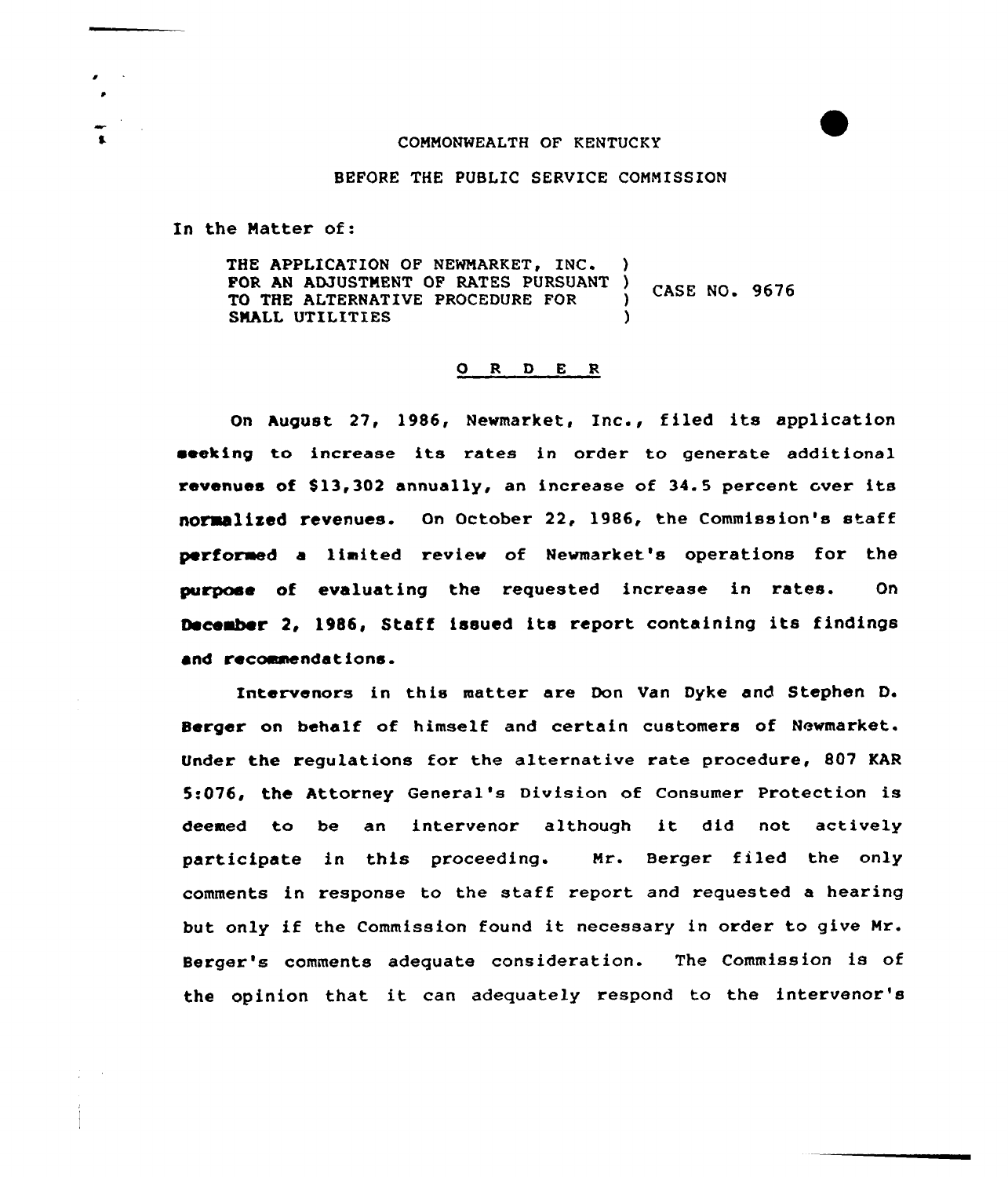comments without a public hearing and has addressed them as follows:

# Professional Fee

In its application Newmarket proposed a pro forma professional fee of  $$1,000$ , the cost of preparing and filing the rate case. In its report, staff recommended that the level of this expense be accepted and amortized over a 3-year period. The intervenor's response to the staff report stated that the record does not show the nature of the professional consultants retained or the work performed in relation to this proceeding and therefore the expense is unjustified and excessive. The rate case fee was for the hiring of an accountant to prepare the needed test period financial data and application. It has been the experience of this Commission that for a utility of Newmarket's size a rate case expense of \$1,000 for an abbreviated rate filing is in a normal and reasonable range. Therefore, the Commission accepts staff's recommendations as set out in its report.

## Management Fee

Newmarket reported a test period owner/manager fee of \$1,800. The intervenor's response stated that neither the application nor record contained information that reveals the nature of the services performed or the reasonableness of the charge. This fee is for the overseeing of the day to day operations of the utility by the owner and replaces the need for the hiring of a full-time employee which would mean increased expense to the utility.

 $-2-$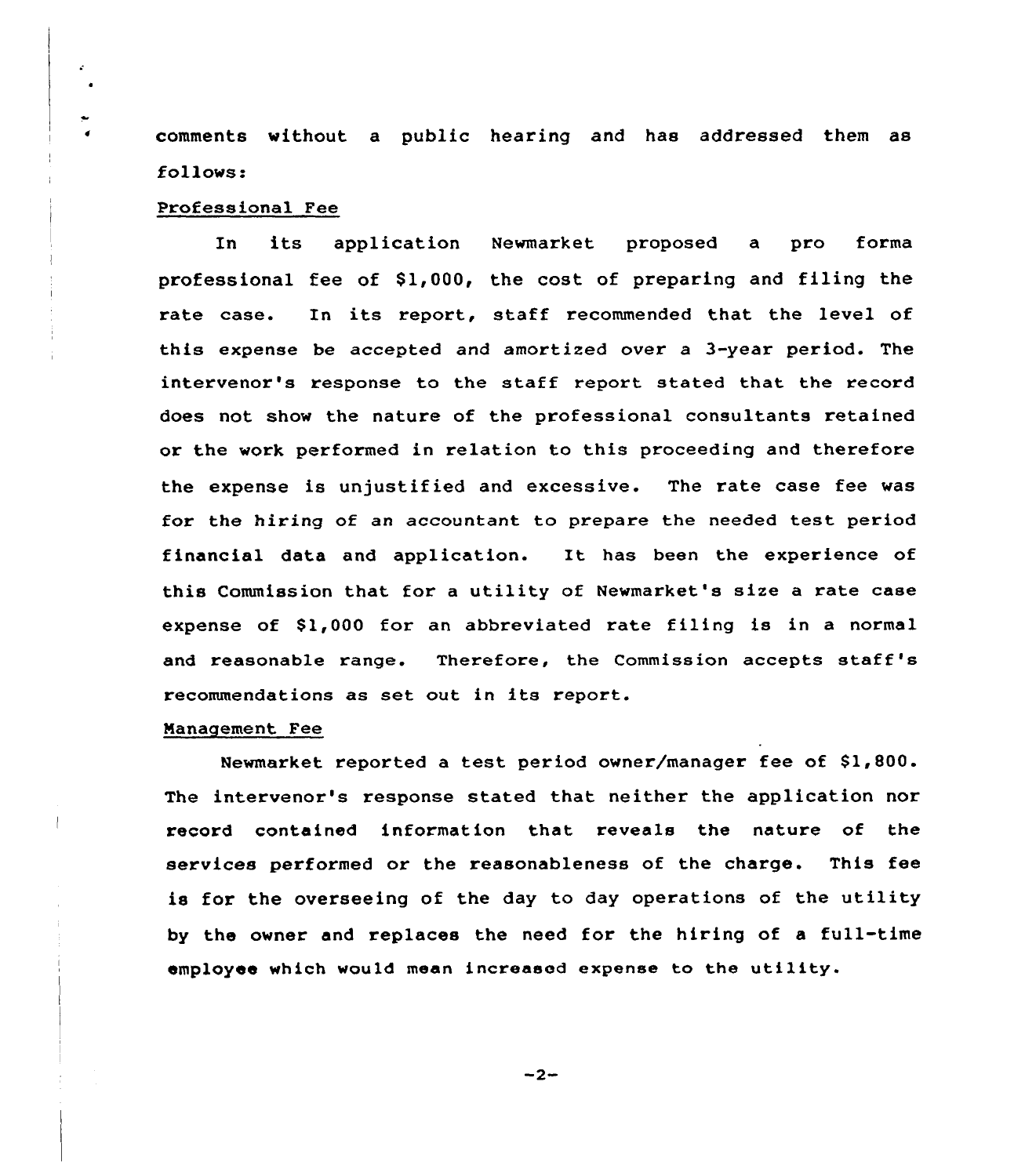In a prior rate case for Newmarket, Case No.  $9117$ , the Commission found the owner/manager fee of  $$1,800$  to be reasonable and no evidence has been presented in this proceeding to dissuade this Commission from its previous finding. Therefore, the Commission will accept the proposed management fee of  $$1,800$ .

# Pree Sewer Service

The intervenor further stated that free sewer service to the owner of the utility is a violation of statute KRS 278.170(2) and that disallowing free service in the future is not adequate. Nr. Berger proposes that there should be a reduction in Newmarket's future sewer rates commensurate with the owner's past free service. However since Newmarket's past rates were calculated to disallow this free service, thus resulting in its having no measurable effect on either the customers or the utility's financial condition, the Commission is of the opinion that the staff's recommendation is correct and that <sup>a</sup> further penalty is not needed in this instance.

# Operating Ratio

In its report staff recommended that Newmarket be granted an operating ratio of <sup>88</sup> percent to allow Newmarket to pay its operating expanses and provide <sup>a</sup> reasonable return to its owner. The intervenor believes that Newmarket's owner is not entitled to a return on investment since the entire cost of plant has been recovered through the sale of lots and the owners of Newmarket

<sup>1</sup> The Application of Newmarket, Inc. for a Rate Adjustment<br>Pursuant to the Alternative Filing Procedure for Small Utilities, Final Order issued January 3, 1985, pages 3-5.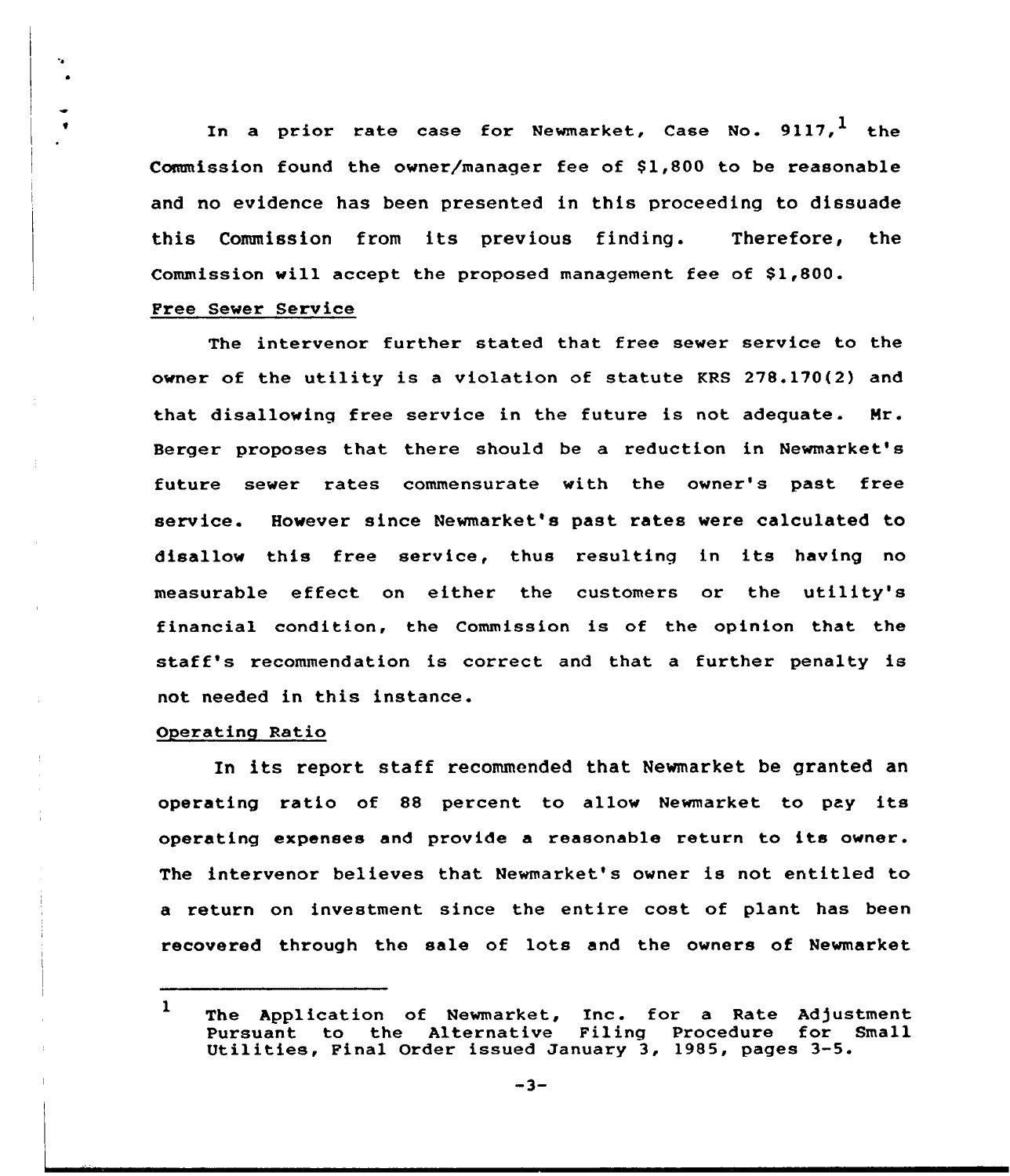have no actual investment in the plant. The intervenor stated further that the Commission should allow rates sufficient to cover Newmarket's test period operating expenses alone.

Operating expenses have a tendency to fluctuate from year to year, especially maintenance expense which normally increases with the age of the utility plant. However, staff in its report recommended <sup>a</sup> level of operating expenses which it deemed representative of a recurring, ongoing level reasonably expected to be incurred by Newmarket. The fact that the entire cost of plant was recovered through the sale of lots is reflected in the exclusion of depreciation expense from the total expense level recommended by staff, with the exception of depreciation of  $$1,618$ on the capital improvements made to plant during 1986.

This depreciation exclusion reduces the total amount of cash flow available to Newmarket to meet unexpected or abnormal expenditures which, absent a return on operations, could result in a subsidy of Newmarket by its owners or the possible erosion of Newmarket's financial condition. Either event would necessitate the more frequent filing of rate applications. In the absence of any evidence to the contrary the Commission is of the opinion that the 88 percent operating ratio recommended by staff for determining a return on operations per the staff report satisfies the statutory requirement that a utility may collect fair, just, and reasonable rates and therefore accepts it for rate-making purposes in this proceeding.

 $-4-$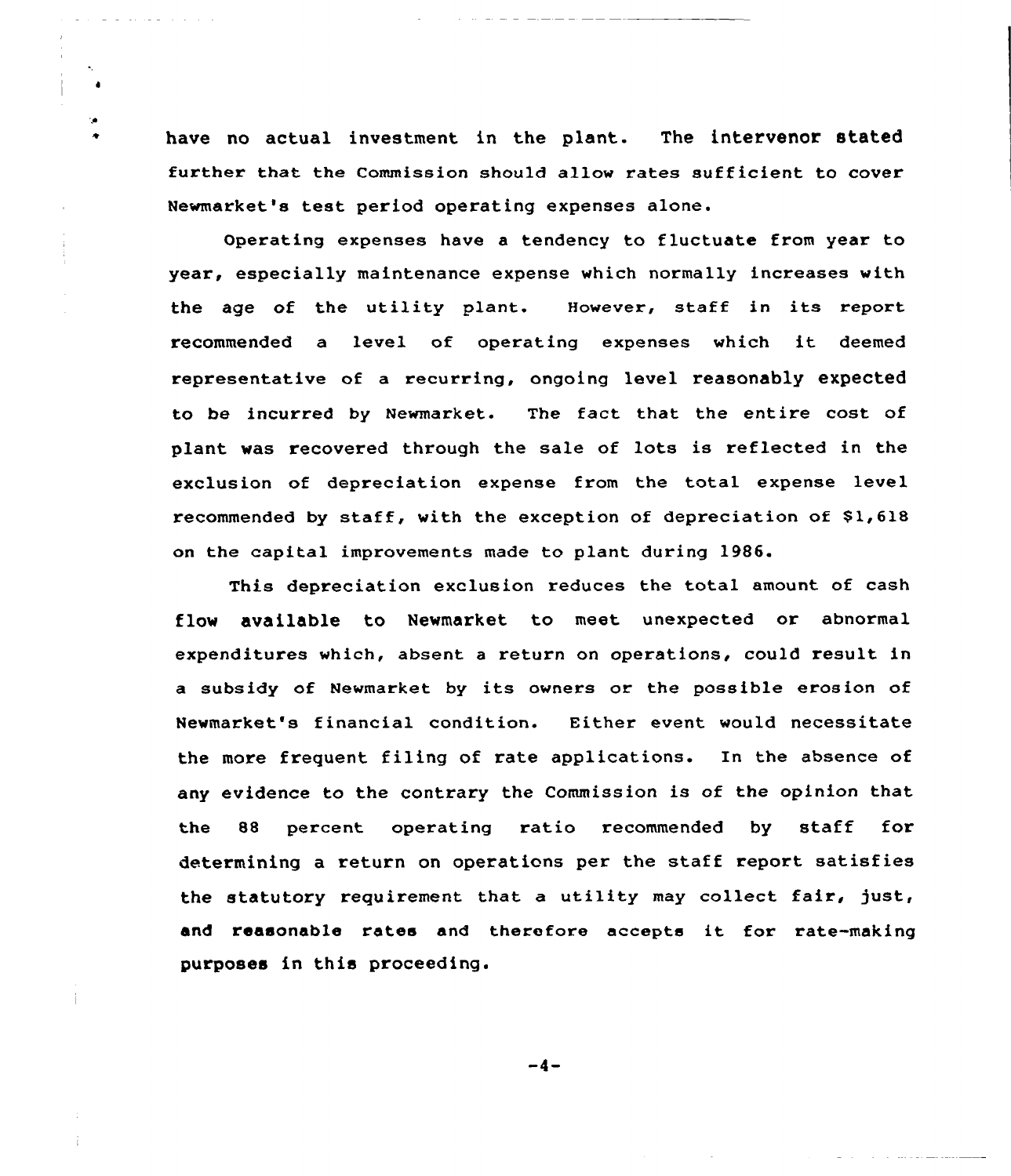The Commission further accepts the findings and recommendations set out in the staff report not specifically disallowed herein.

## **SUMMARY**

The Commission, based on the evidence of record and being advised, is of the opinion and finds that:

1. Upon review of the intervenor's comments in response to the staff report, the Commission finds little merit with the arguments presented and affirms the recommendations of the staff report.

2. The rate proposed by Newmarket should be denied upon application of KRS 278.030 in that it will produce revenues in excess of those found reasonable herein.

3. The rate in Appendix A is fair, just and reasonable for Newmarket in that it will produce annual operating revenues of 947,029.

IT IS THEREFORE ORDERED that:

1. The rate proposed by Newmarket be and it hereby is denied.

2. The rates in Appendix <sup>A</sup> be and they hereby are approved for service rendered by Newmarket on and after the date of this Order.

3. Within <sup>30</sup> days from the date of this Order, Newmarket shall file with the Commission its revised tariff sheets setting out the rates approved herein.

 $-5-$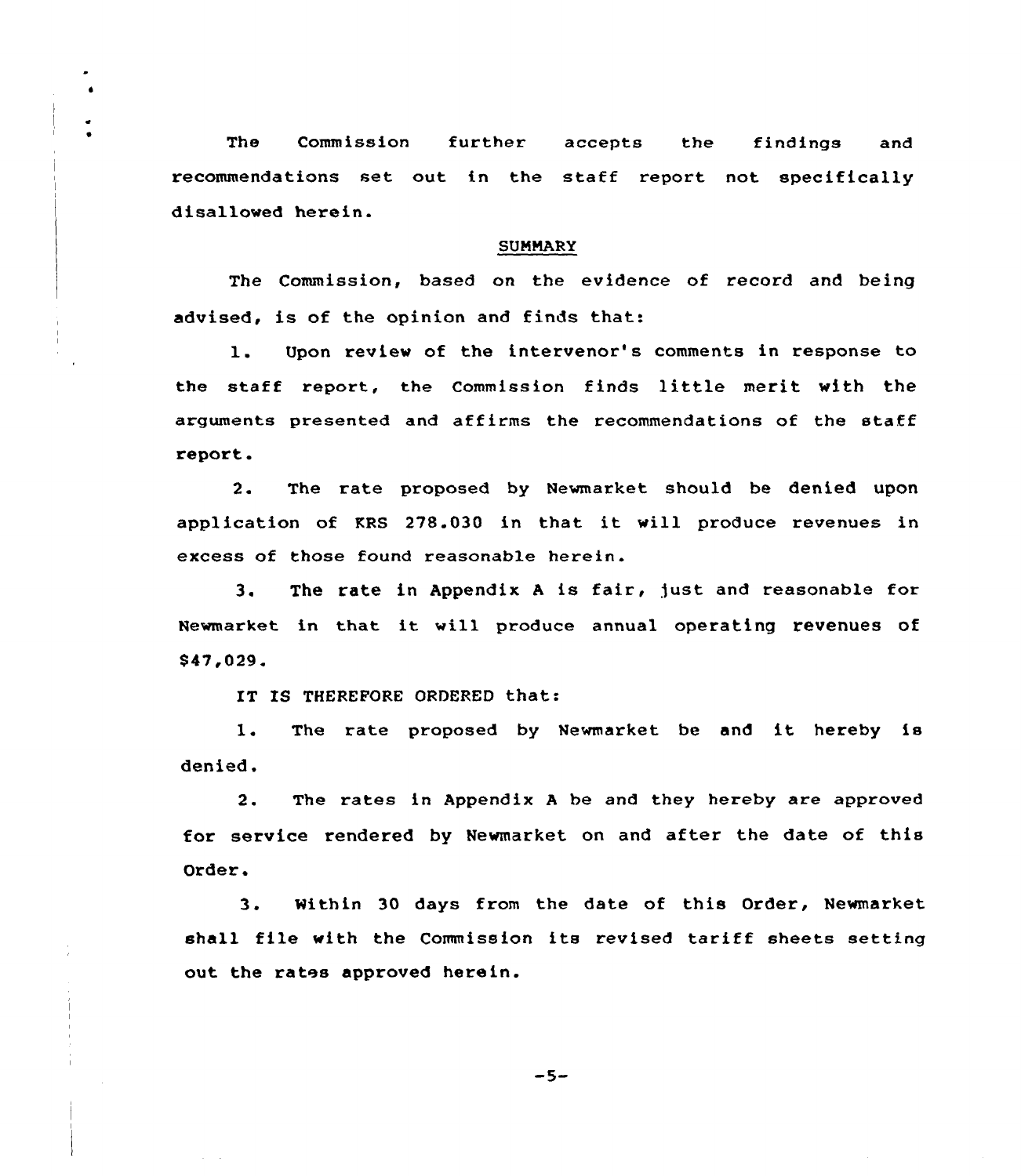Done at Frankfort, Kentucky, this 11th day of February, 1987.

PUBLIC SERVICE COMMISSION

I Vice Chairman Vice Cha

Qui VIW Deauf

**ATTEST:** 

Ixecutive Director